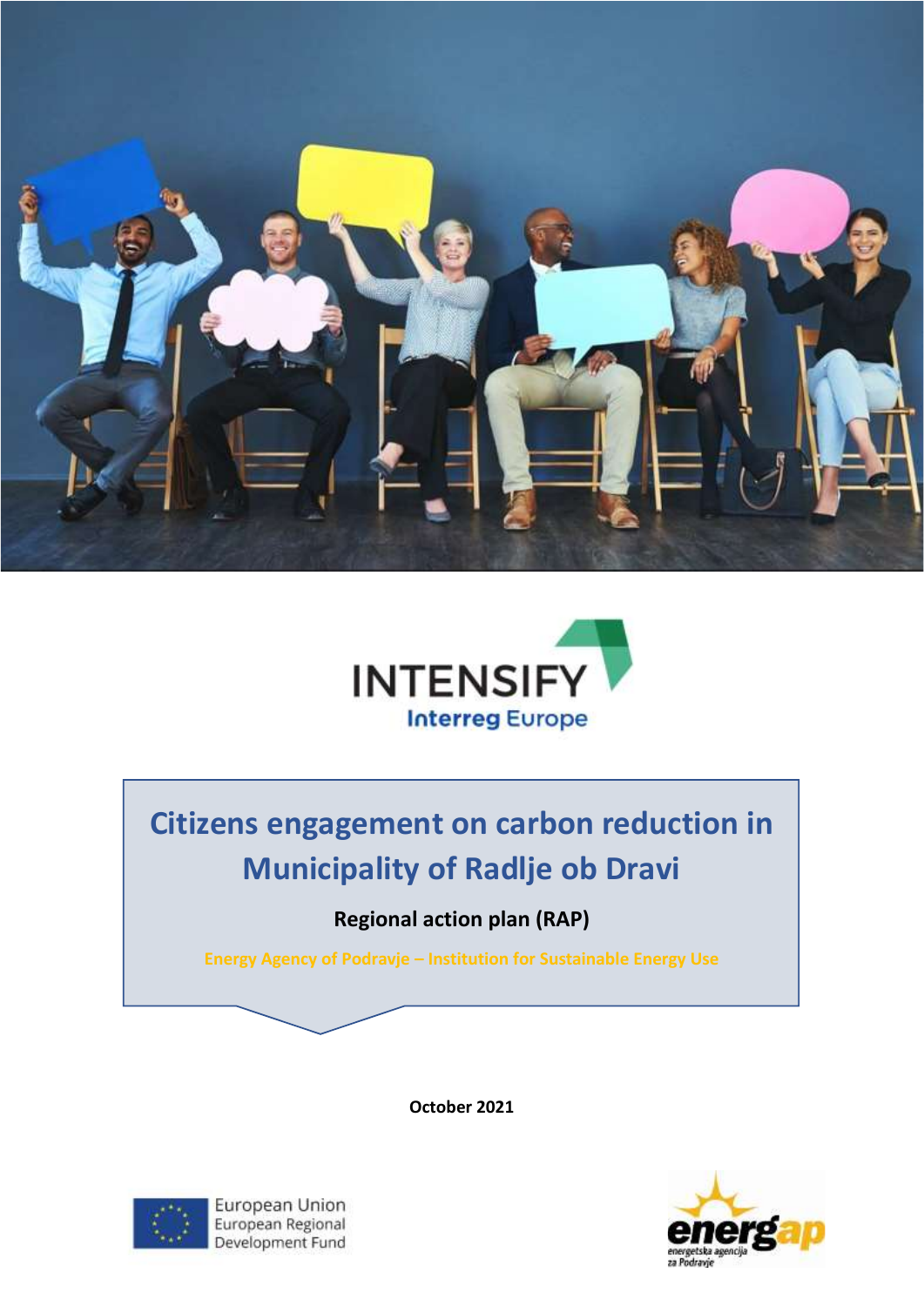# CONTENTS:

| $\mathcal{P}$  |     |  |
|----------------|-----|--|
|                | 2.1 |  |
|                | 2.2 |  |
|                | 2.3 |  |
| 3              |     |  |
| 4              |     |  |
|                | 4.1 |  |
| 5.             |     |  |
| 6              |     |  |
|                |     |  |
| $\overline{7}$ |     |  |
| 8              |     |  |
| 9              |     |  |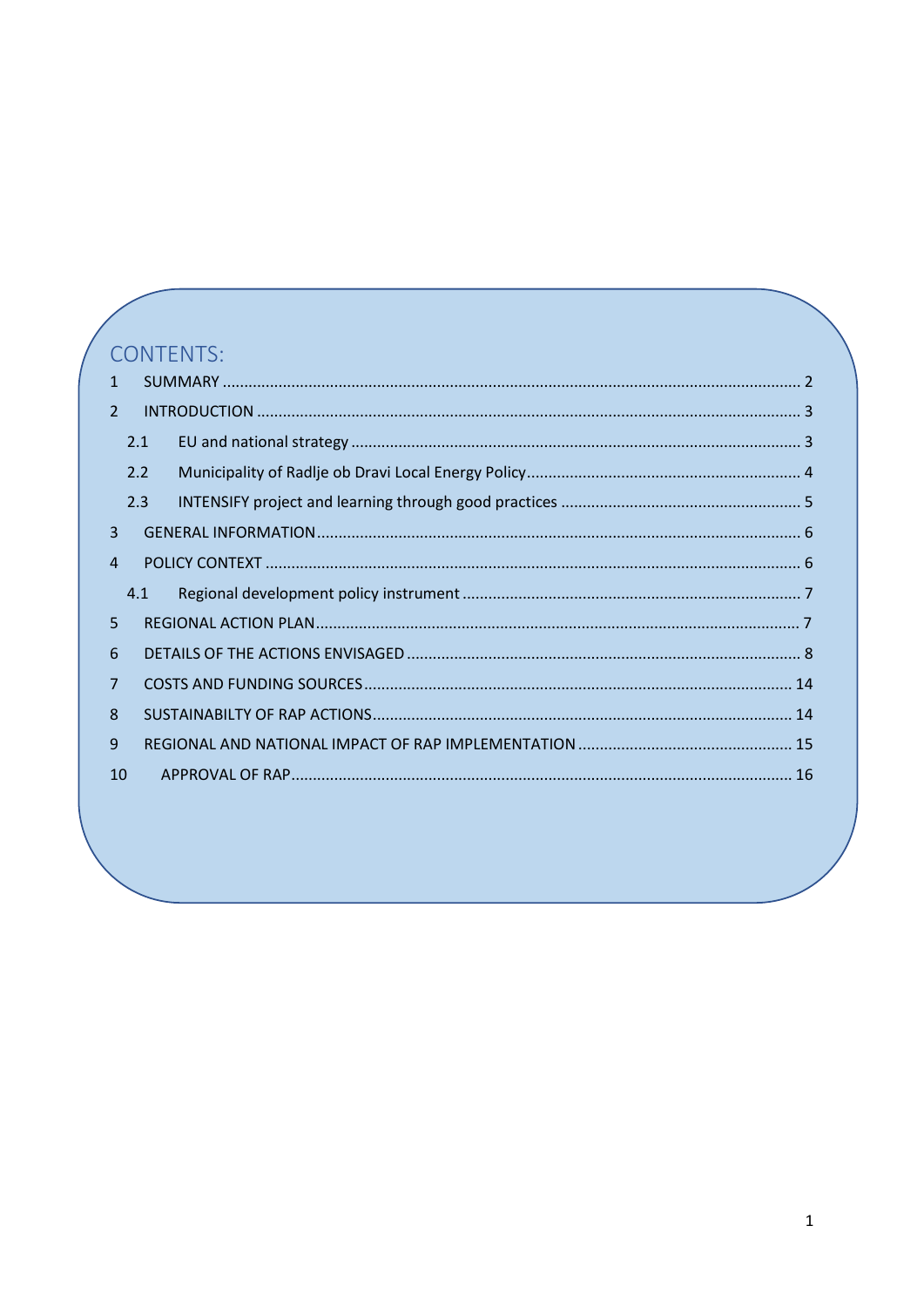

## <span id="page-2-0"></span>1 SUMMARY

Due to the history and lack of human resources especially smaller municipalities have not developed many actions to involve citizens in decision making processes not even in developing and implementing certain activities and action plans. They are mainly done with top-down approach. But bottom-up approach and engaging the people is one of the most important issue when talking about sustainable energy measures. Energy cannot be saved without end users=citizens. They have to understand the measures, agree on them and implement. Without cooperation and engagement not the whole potential of  $CO<sub>2</sub>$  emission could be reduced.

Citizens should be strongly involved in planning of different activities to understand them better, to propose other solutions or give new ideas to prepare realistic and implementable action plans. The citizens should "own" the measures to be motivated to implement them. For local governments the main challenge is how to involve, engage and motivate them.

In 2022, Municipality of Radlje ob Dravi will prepare new Local energy and climate concept with very ambitious goals. The concept has to include also different activities and tools for strongly engaging the citizens in the implementation phase to be able to achieve maximum saving potential. Especially behavioural changes need specific methods and tools to be successful. Municipality Radlje ob Dravi and ENERGAP invited also 3 other municipalities in the region to cooperate as well and upgrade their energy policies with stronger citizens engagement (Municipality of Ruše, Lovrenc na Pohorju and Ribnica na Pohorju). Through Intensify project with the exchange of experiences and knowledge the municipalities and energy agency has learn how to work in the field of strong engagement of citizens.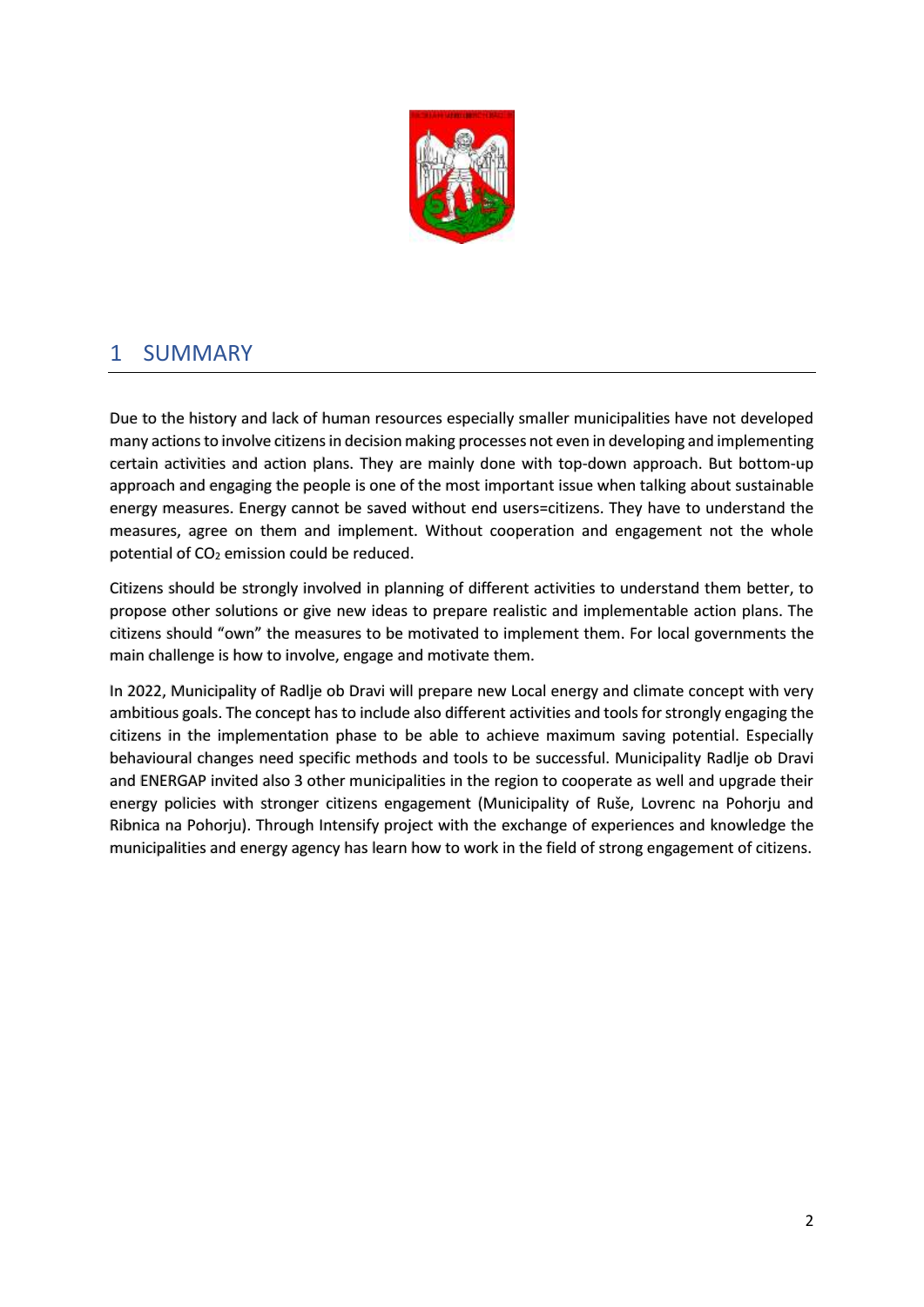## <span id="page-3-0"></span>2 INTRODUCTION

Local authorities do not have the legal authority to regulate the emissions of local stakeholders or the moral authority to impose behavioural change. Addressing energy issues and climate change is the result of a common vision and combined efforts of public authorities, local decision makers and citizens. Long-term carbon reduction could be achieved by developing a kind of vision or roadmap through participatory and engagement processes. Active stakeholder engagement is the key for long term carbon reduction. On the one hand regions and municipalities are committed by international treaty to achieve ambitious carbon reduction targets. But public authorities cannot do this alone.

The purpose of Regional Action Plan is to develop citizens-engagement mechanisms and implement active stakeholder and citizens-involvement activities in order to exceed regional and EU targets for carbon reduction. By adopting new Sustainable Energy and Climate Action plan Municipality of Radlje ob Dravi will intensify the involvement of citizens and communities, to promote:

- a vision for the long-term sustainable energy system
- carbon-responsible behaviour

### <span id="page-3-1"></span>2.1 EU and national strategy

#### **EUROPE STRATEGY**

**The EU energy and climate strategies and plans set out the EU's ambitious programme for boosting growth and jobs over the coming years. As well as helping Europe to recover from the COVID crisis it outlines policies designed to create smart, sustainable and inclusive growth with high levels of employment, productivity and social cohesion, underpinned by seven flagship initiatives. All initiatives are based on the bottom-up approach and see a strong community engagement as a vital part to move towards economic growth and jobs. Structured and strategic dialogue remains the cornerstone of the partnership what is also pointed in EU Green Deal.**



#### **NATIONAL/REGIONAL STRATEGY FOR SMART SPECIALISATION (RIS3)**

**Slovene Smart Specialisation Strategy includes Smart Cities and Communities as one of the most important field for sustainable development. It includes also the digitalisation of the stakeholder's involvement for achieving ambitious goals.** 

**The objective of RIS3 is to improve governance and to get stakeholders more closely involved. RIS3 encourages all stakeholders to unite under a shared vision. It links small, medium-sized and large firms, encourages multi-level governance and helps to build creative and social capital within the community. Municipality of Radlje ob Dravi is the partner of Sustainable Cities and Villages Platform developed by University of Maribor.**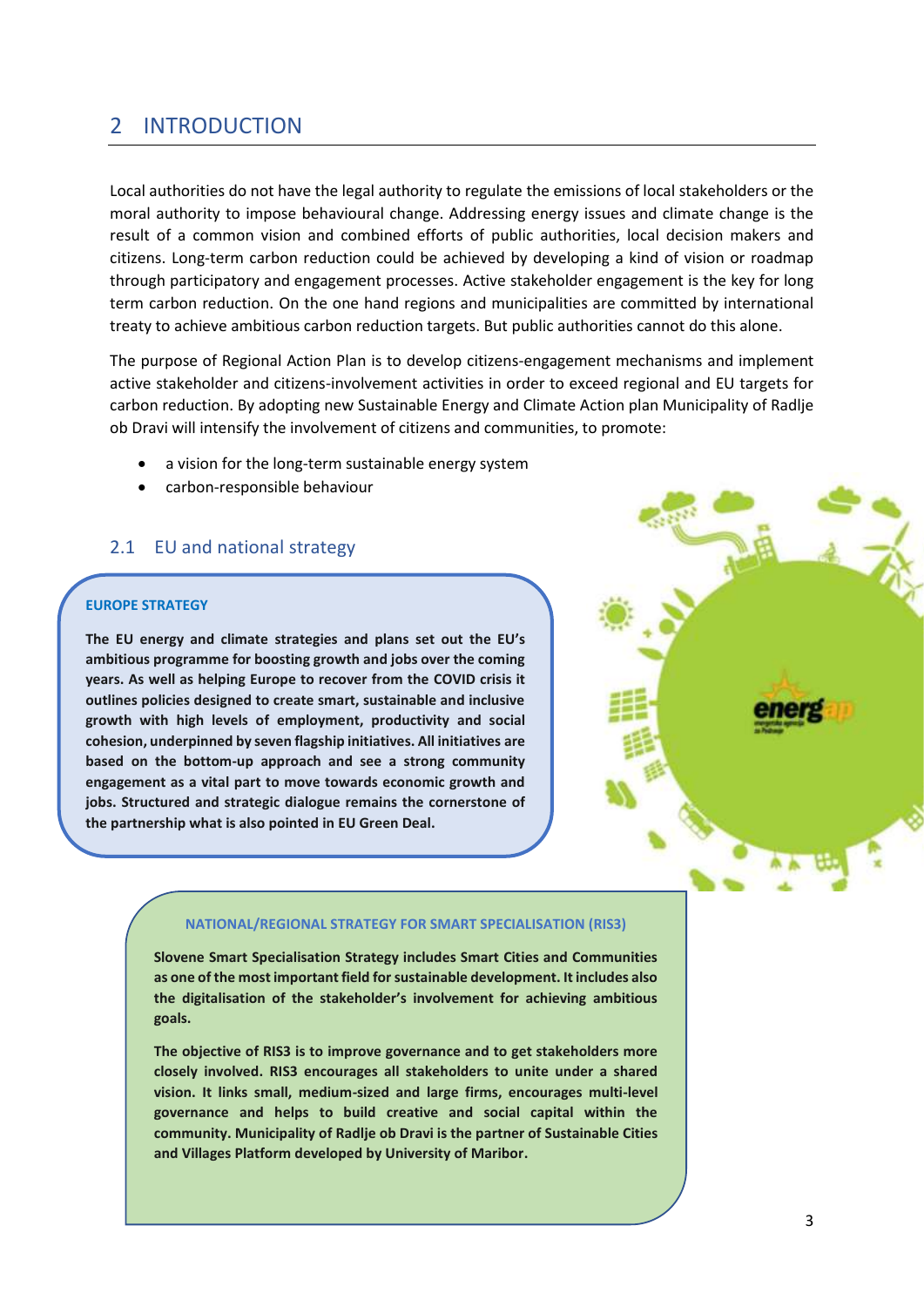### <span id="page-4-0"></span>2.2 Municipality of Radlje ob Dravi Local Energy Policy



In 2022, Energap and Municipality of Radlje ob Dravi will prepare new Local energy and climate concept with very ambitious goals. In the preparatory phase the municipality will try to actively involve many stakeholders which will make the concept more realistic and feasible. The concept should also include different activities and tools to strongly involve citizens in the implementation phase in order to maximize savings potential. In particular behavioural change needs specific methods and tools to succeed.

Over the years it has become clear that citizens need more information and support to understand and implement carbon reduction measures.

With the Intensify project Municipality of Radlje ob Dravi, together with Energy agency of Podravje and stakeholders met and examined a number of good practices in the field of citizen engagement.

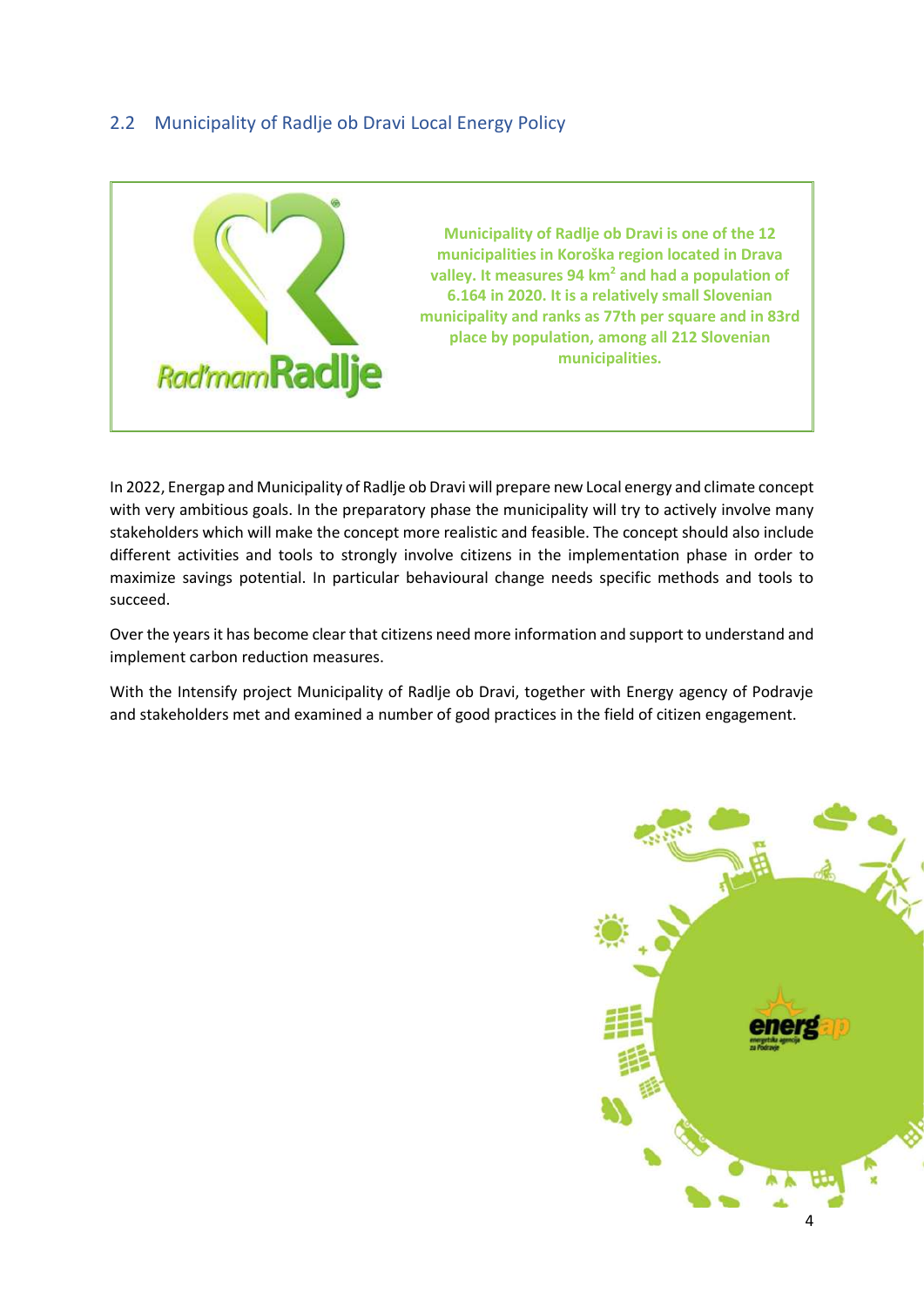### <span id="page-5-0"></span>2.3 INTENSIFY project and learning through good practices



The INTENSIFY project innovatively addresses a key challenge for European cities and regions: how to encourage citizens and communities to achieve more carbon reduction.

Identified learning needs:

- How to motivate different target groups to cooperate in Climate policy planning and implementing?
- Are energy communities well accepted, how to explain citizens the community investments, are pilot project needed?
- How to start Digital Social Platform DSP, which experts are needed? What are preconditions for establishing a DSP? What is the costs of planning, development, installation and operation of DSP?

Within the INTENSIFY project 3 project partners and their examples of good practices were selected, through which learning process was carried out. According to the learning needs identified above Energap made various virtual study visits and got acquainted with different projects. The most important good practices that influenced the development of Action 1 are listed in Table 1.

Table 1: Selected examples of good practice

| project<br><b>Country</b><br><b>or</b><br>partner | Examples of good practice by project<br>partner | Number of<br>good<br>practice by project<br>partner |
|---------------------------------------------------|-------------------------------------------------|-----------------------------------------------------|
| <b>Almada</b>                                     | PLAC - Local Climate Stakeholders<br>Platform   | GP <sub>1</sub>                                     |
| <b>Milton Keynes</b>                              | <b>CAPE Digital Social Platform</b>             | GP <sub>1</sub>                                     |
|                                                   | <b>POWER Project Digital Social Platform</b>    | GP7                                                 |
|                                                   | Citizens Interest Bord                          | GP <sub>4</sub>                                     |
| <b>Cork</b>                                       | Cork Environmental Forum                        | GP14                                                |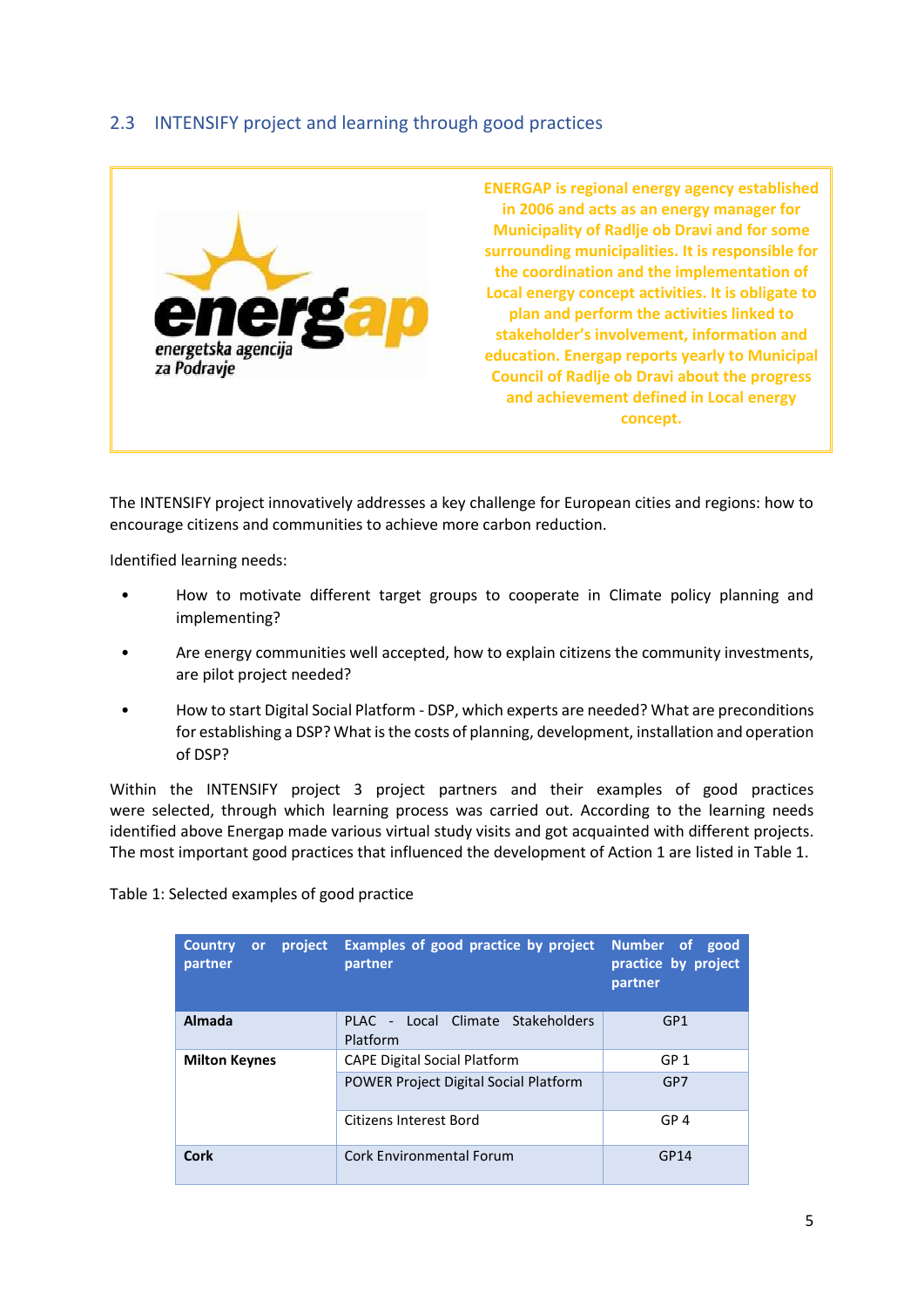Cooperation with project partners was significantly marked by the epidemic situation. Therefore, the presentations of good practices were virtual. The first study visit was organized by Almada, who presented their digital social platform PLAC and how they approached to the development of the actions from a different perspective. Milton Keynes, on the other hand, prepared a second study visit on how they set up their digital social platforms CAPE and POWER. They stressed the importance of regularly updating and maintaining platforms to keep them active and interesting to people. The Citizens Interest Bord was composed of a small group of people, instead of a large one, as they opted for quality not quantity. At the last webinar Cork presented the Cork Environmental Forum which deals with promoting and maintaining active environmental awareness levels.

# <span id="page-6-0"></span>3 GENERAL INFORMATION

| Project:                              | <b>INTENSIFY - More Carbon Reduction through Intense Community</b><br><b>Engagement</b> |  |
|---------------------------------------|-----------------------------------------------------------------------------------------|--|
| Partner organisation(s)<br>concerned: | Energy Agency of Podravje - Institution for Sustainable Energy<br><b>Use</b>            |  |
| Country:                              | Slovenia                                                                                |  |
| NUTS2 region:                         | Eastern Slovenia                                                                        |  |
| Contact person:                       | Dr. Vlasta KRMELJ, Director                                                             |  |
| Email address:                        | vlasta.krmelj@energap.si                                                                |  |
| Phone number:                         | +386 2 234 23 60<br>+386 31 334 376                                                     |  |

# <span id="page-6-1"></span>4 POLICY CONTEXT

The Action Plan aims to impact:

- Investment for Growth and Jobs programme
- European Territorial Cooperation programme
- ✓ **Other regional development policy instrument**

Name of the policy instrument(s) addressed:

**Local energy concept of Municipality of Radlje ob Dravi (Sustainable Energy Action Plan)** *Working Field 5: Informed and active citizens (community)*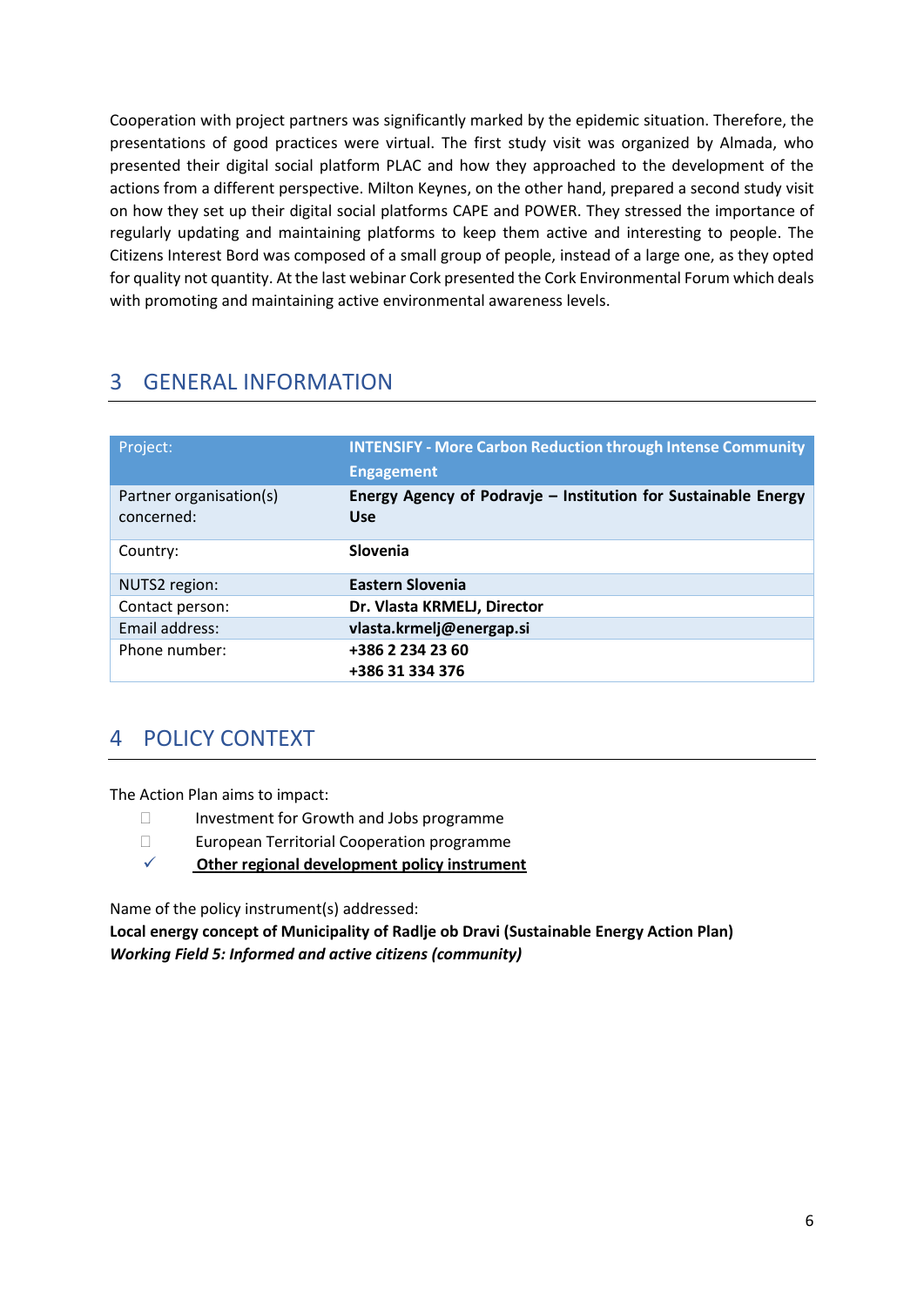### <span id="page-7-0"></span>4.1 Regional development policy instrument

Municipality of Radlje ob Dravi and its Municipal Council adopted Local energy concept in 2012 and updated it in 2018. Its main aim is to reduce  $CO<sub>2</sub>$  emissions through energy efficiency, more renewable energy sources and sustainable transport.

It has 5 working fields:

- 1. Sustainable governance
- 2. Energy efficiency and use of renewable energies in buildings
- 3. Sustainable solutions in transport
- 4. Modern public lighting
- 5. Informed and active citizens (community)

Working field 5 has 2 main activities: Information, education and counselling services for citizens and motivation and engagement of citizens to work in the field of sustainable energy. Thematic objective 5 needs to be improved in order to identify methods and tools for the active involvement of different target groups of citizens in planning and implementing the actions. It needs to be redeveloped into a participatory and engaging approach with activities so that citizens are active stakeholders in planning and implementation of all CO<sub>2</sub> reduction related activities. Solutions must also include also modern ICT technologies and instruments as well as some basic face to face measures by which citizens can challenge engagements.

# <span id="page-7-1"></span>5 REGIONAL ACTION PLAN

The regional action plan aims to develop citizen involvement mechanisms and implement active stakeholder and citizen involvement activities in order to exceed regional and EU carbon reduction targets. By adopting new Sustainable Energy and Climate Action plan Municipality of Radlje ob Dravi will intensify the involvement of citizens and communities in order to promote:

• a vision for the long-term sustainable energy system (to provide information, education and counselling services for citizens)

7

• carbon-responsible behaviour (motivate and involve citizens to address sustainable energy issues)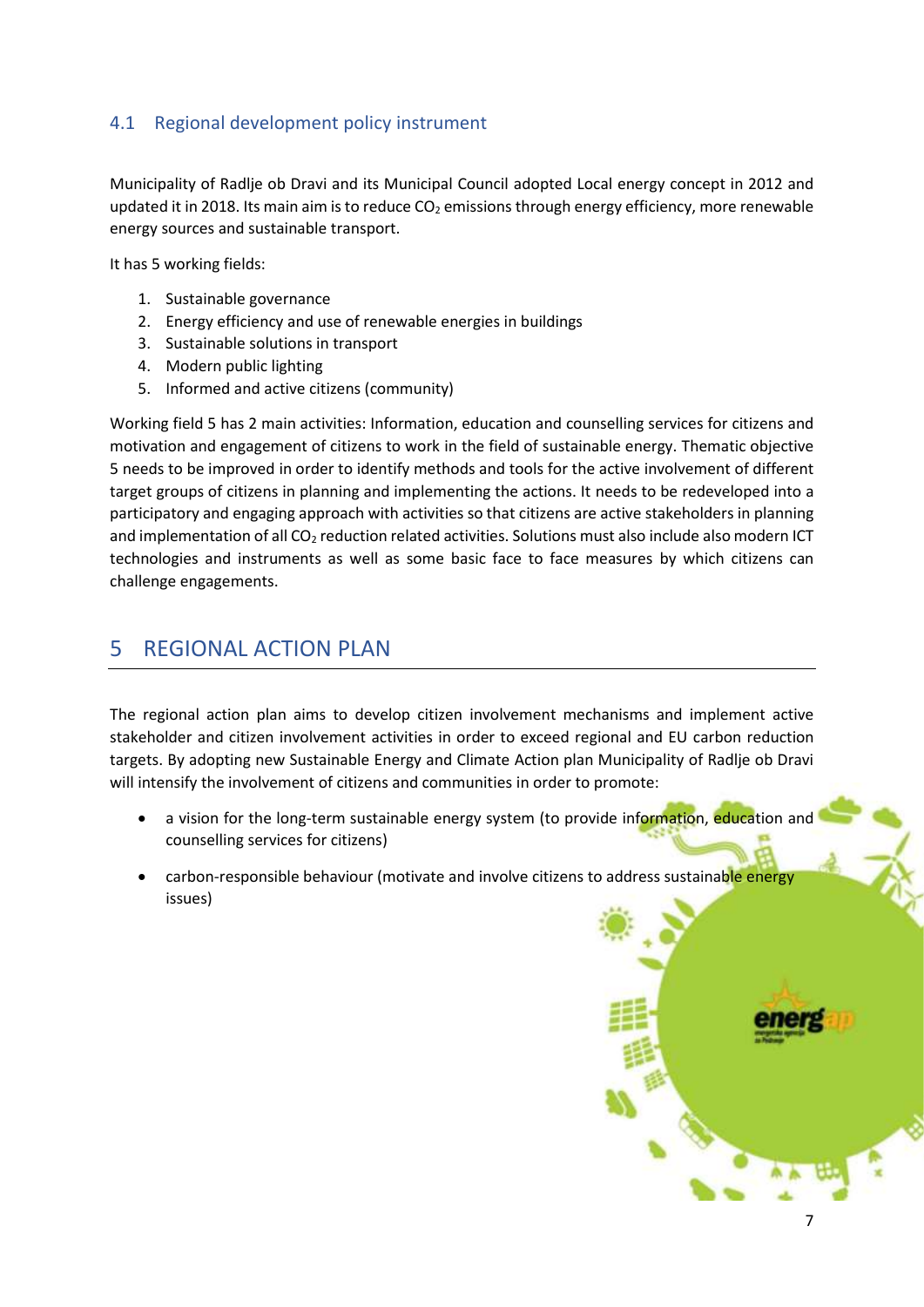

Picture 1: What is an action plan? (Source: Webinar on designing action plans, Interreg Europe)

# <span id="page-8-0"></span>6 DETAILS OF THE ACTIONS ENVISAGED

**ACTION 1: "Active citizen" by creating a "One stop shop" service for citizens of the Municipality Radlje ob Dravi. It will include two parts: acting "in person" and through the Digital social platform (DSP) all with the single goal of promoting carbon-responsible behaviour and investment among citizens and reducing the municipality's carbon footprint.**

### **(All actions can be carried out in person or via Zoom – it depends on the COVID situation)**

Energap and Municipality Radlje ob Dravi have designed a RAP action with 2 sub-actions. The action was designed in a way that citizens get as much assistance and information as possible in one place or in "One stop shop - OSS" both online and/or physically (Picture 3).

The first step is to establish a network of engaged citizens, who are willing to participate in a common goal. Citizens should be motivated to cooperate with municipality as they will benefit from it.

The second step is to set up physical OSS and online OSS as a DSP on the existing municipal website. Both will reach wider range of citizens. As in most Slovene municipalities, the number of old people in Radlje ob Dravi is higher than the number of young people. Live OSS would cover the older population who are not skilled working online and online OSS would cover the younger generations.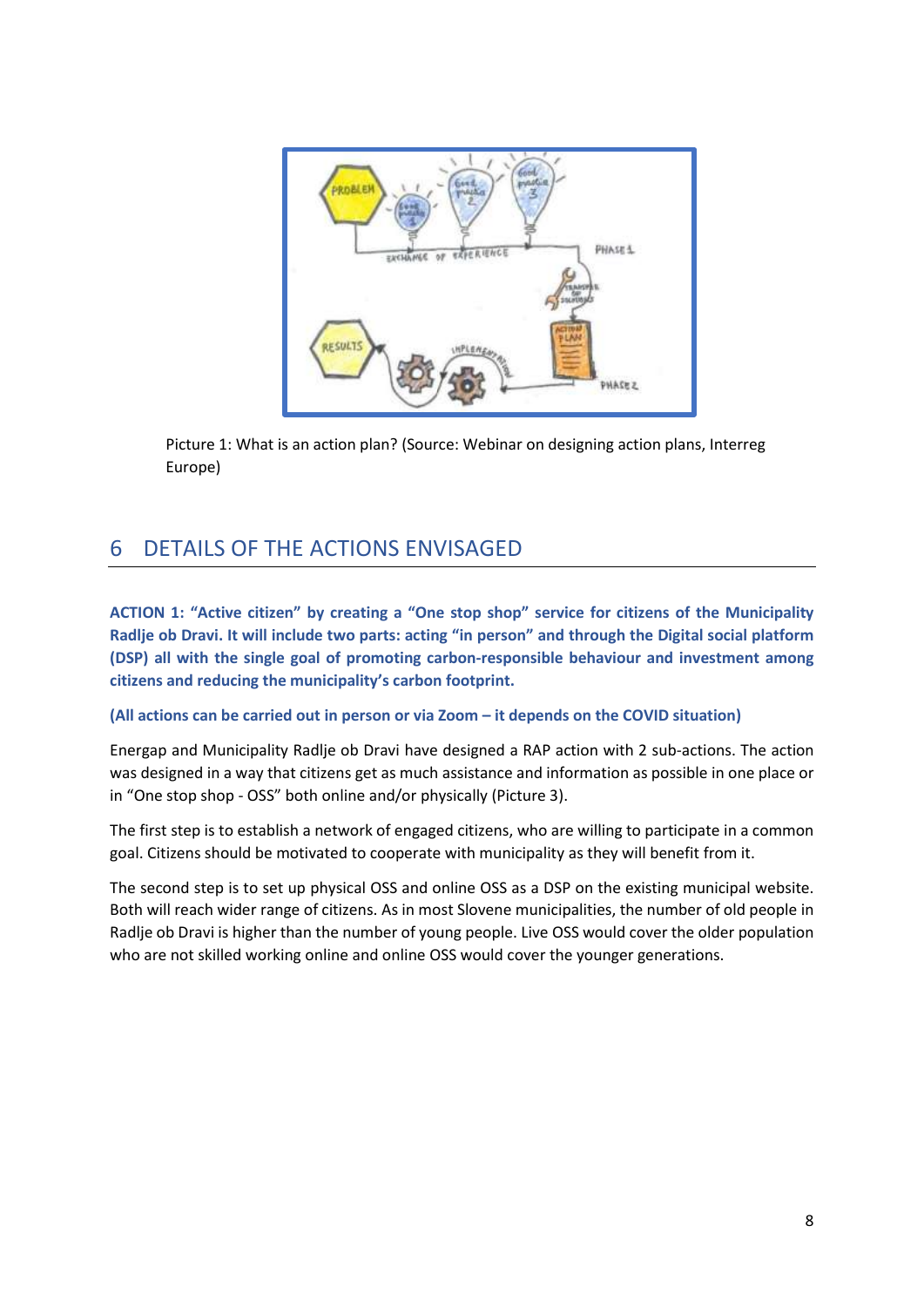

Picture 2: ONE- STOP-SHOP (Source: [https://energy-cities.eu/\)](https://energy-cities.eu/)

It will not only be possible to obtain information and advice in the OSS together with calculations and cost-benefit analysis, but it will also be possible to borrow some instruments free of charge. The instruments will be available in a Carbon reduction suitcase (tool kit in Picture 4). This would be the first case of its kind in Slovenia. Citizens will be able to borrow it to try to detect losses and irregularities in their homes. After returning the suitcase to OSS, advisor will be able to explain to the citizen in detail the energy situation of his home on the basis of the measured data.



Picture 3: Carbon reduction suitcase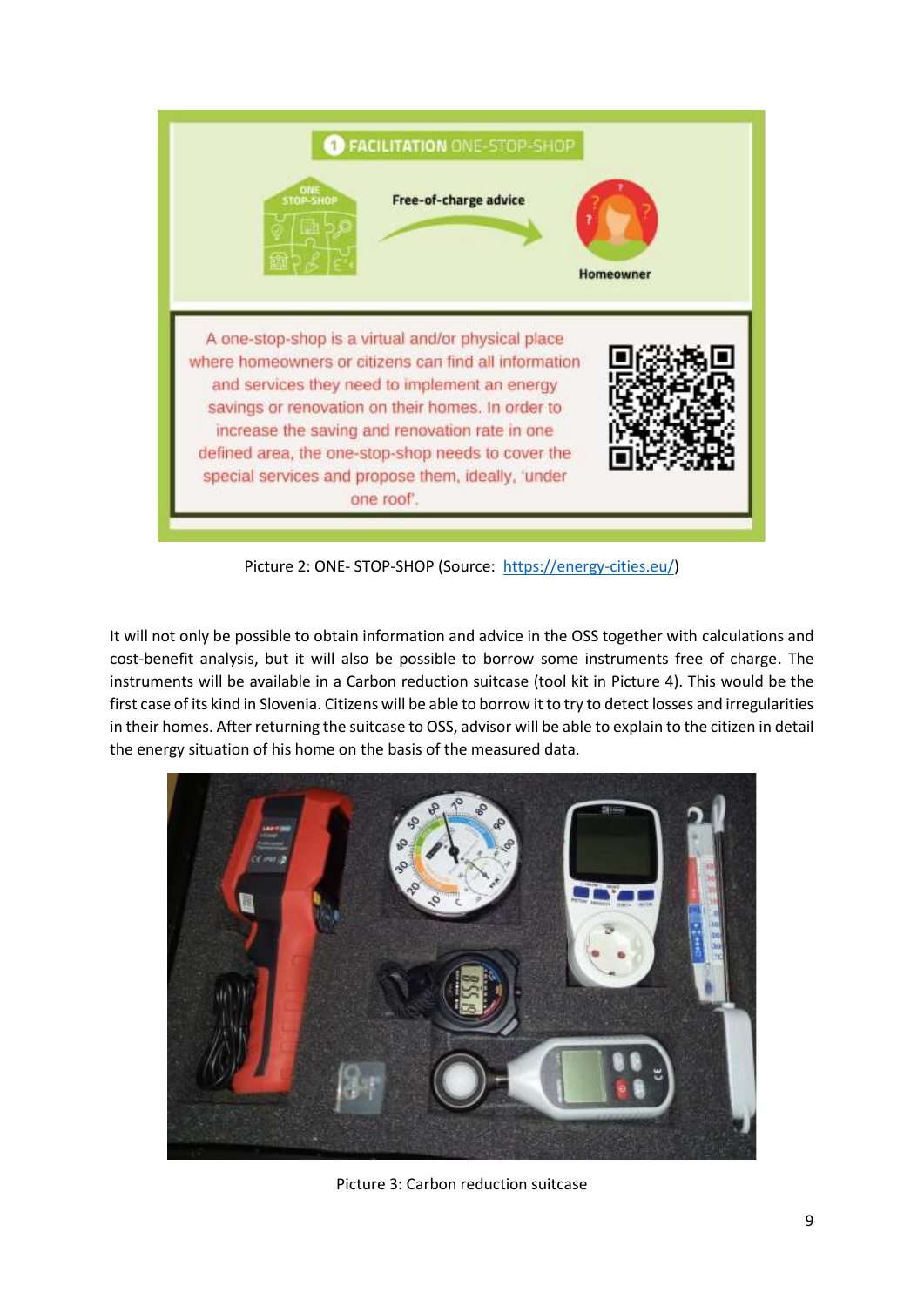The main objective of the whole RAP is to support citizens with good advice on how to plan and implement carbon reduction actions in their homes including cost benefit analysis and to help find financial resources such as subsidies.

#### **MAIN BENEFICIARIES OF ACTIONS**

- Citizens in individual and multiapartment buildings,
- different organized groups such as associations of the elderly, workers or farmers' organisations.

#### **RELEVANCE TO THE PROJECT**

RAP action was developed as a result of learning from other partners through study visits and capacity building workshops.

#### **Study Visits**



PLAC - Local Climate Stakeholders Platform has helped Energap decide to create an Online OSS by communicating through a variety of existing tools where people can get all the information they need in one place but in the comfort of their homes. During the establishment process of the PLAC ALMADA created community of stakeholders and citizens with the common goal of reducing Almada's GHG emissions. Through the learning process, Energap found that the DSP is just a tool to help establish a community and not a community of people itself. Therefore, Energap also decided to first attract people with various existing tools (municipal website, Facebook, Instagram, e-mail and various other already existing media), methods and communications that would suit them best, instead of set up a complex technical social digital platform immediately**.**

Milton Keynes CAPE Digital Social Platform and POWER Project Digital Social Platform helped Energap to find a way how to develop Online OSS as a digital social platform including tools, framework and existing strategies. They pointed out, that it is important to regularly update and maintain platforms, to be active and interesting to the people.

Citizens Interest Bord (CIB) was made up of a small rather than a larger group of people, as they opted for quality rather than quantity. The invitation to the CIB workshop where also sent on social networks and to all the environmental and neighbourhood groups by e-mail. Based on this Energap decided to include, in addition to the Online OSS, also a personal OSS for citizens of Municipality Radlje ob Dravi, where people can get all the information they need in one place.



Cork Environmental Forum is a good practice model of an organisation which adheres to the local features of UNCED Agenda 21, supported by both local authorities in Cork and the Department of the Environment. Cork has attracted people to be a part of the Environmental Forum with a variety of activities, themed events, workshops, a network of volunteers, with a various of promotional materials, prizes and various tips. Energap found this approach very good and will use some of these methods in implementing their actions, such as organizing various activities in the OSS office, the possibility of calculating the Cost benefit analyses **-** CBA, filling out the ECO Fund application …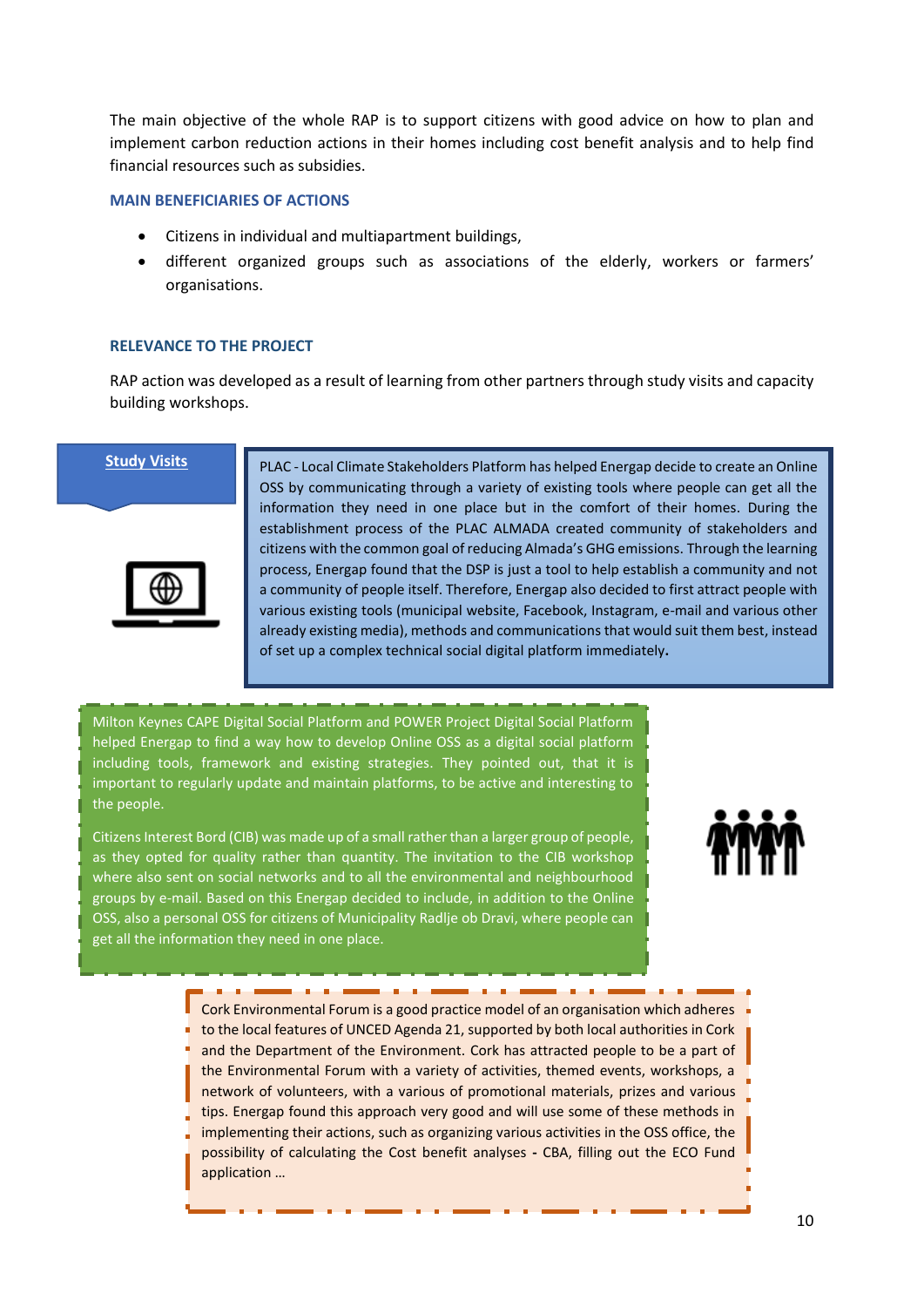#### **Capacity-building events:**



#### Capacity building event 1

Each partner had to prepare 5 mint Pecha Kucha presentation "What is the story of my RAP". According to the rules, presentations were not allowed to contain text, but only images. Based on this presentation, it is obvious how important the visual aspect and time are to people. This can be achieved by sharing different images and materials via Online OSS or DSP. People don't want to waste time on long descriptions and listen to a lot of content, so they need to be attracted to online tools that are fast and have everything they need in one place.

#### Capacity-building event 2

Second capacity-building event focused on RAP improvements. Partners were arranged in pairs, two partners for one question. Prior to capacity-building Energap (Slovenia) and EAA (Germany) discussed the preassign question "How much does my RAP reflect the INTENSIFY objective?" Throughout the discussion, the EAA partner gave some examples of how they attract municipal communities to participate in Germany and sent useful links. Based on this discussion Step A 1.1. was formed.

#### Capacity-building event 3: "Beyond the RAPs"

Capacity-building event 3 was attended by all partners and some stakeholders. Two experts presented examples of good practice in their countries and discussion took place between INTENSIFY partners. Through all these activities, a decision was made on the importance of establishing an OSS, it was pointed out that building trust increases people's willingness to cooperate. People will see that the municipality and Energap want to help them and start to trust and also cooperate more with the municipality.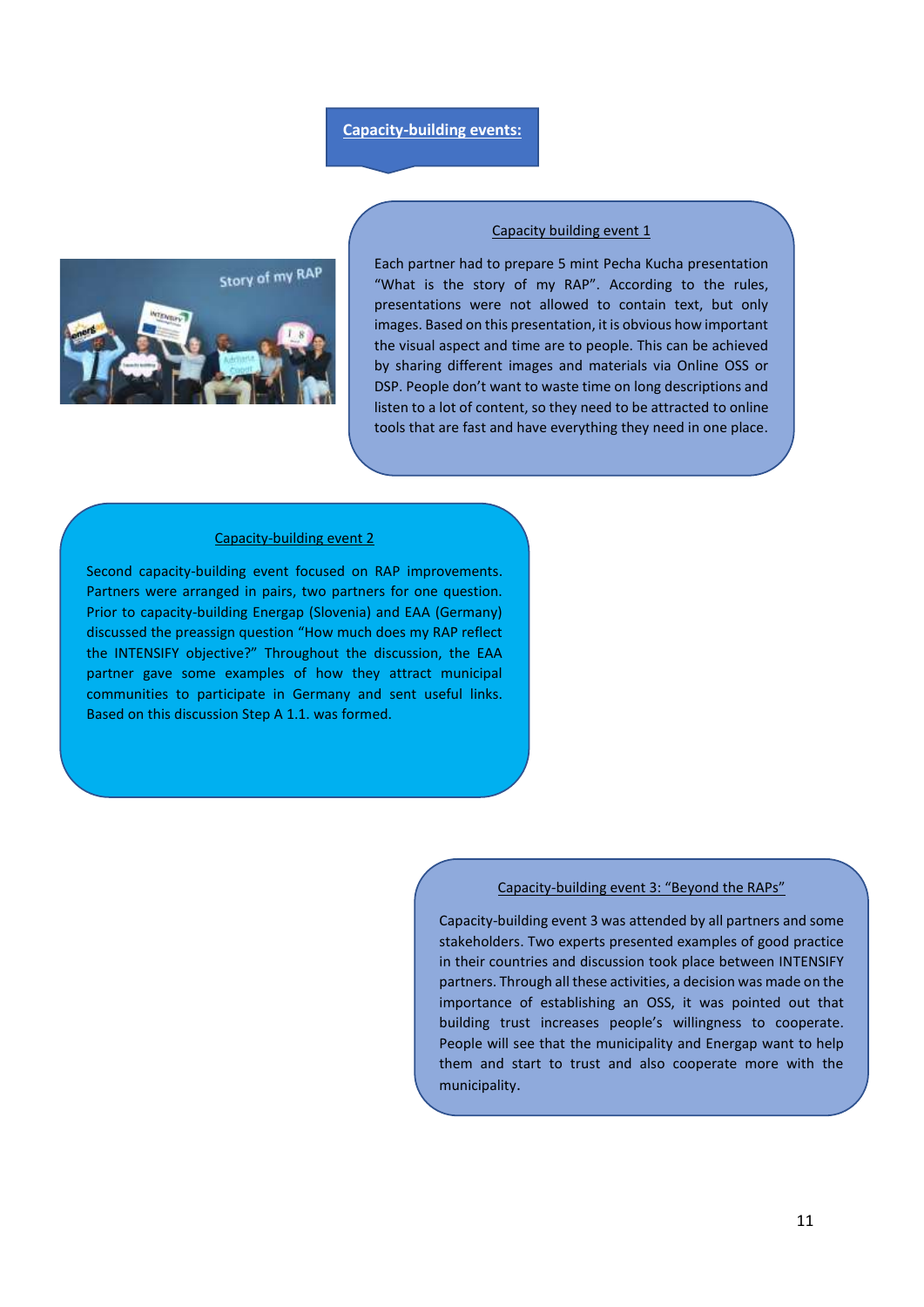### **DESCRIPTION OF THE ACTION**

### **ACTION 1.1. "An active citizen" One stop shop for citizens of Municipality of Radlje ob Dravi in person**

People are social beings and need to interact with each other, so this action will focus on setting up a physical one stop shop located in the municipal building. It will provide citizens **with free of charge**  information and advice including independent advice on home energy renovation (cost benefit analyzes) and recommendations of measures and financing optionssuch as subsidies from the National Eco Fund (Picture 5).

The Municipality of Radlje ob Dravi is a smaller rural municipality with about 6.100 inhabitants among which the elderly population prevails. OSS would be of great help for senior citizens, because it will be a place where people can get all the information in one place. People prefer to talk face-to-face, but OSS service may also be available over the phone or OSS adviser may visit their home after an appointment.



Picture 4: Eco Fund (Source: [www.ekosklad.si\)](http://www.ekosklad.si/)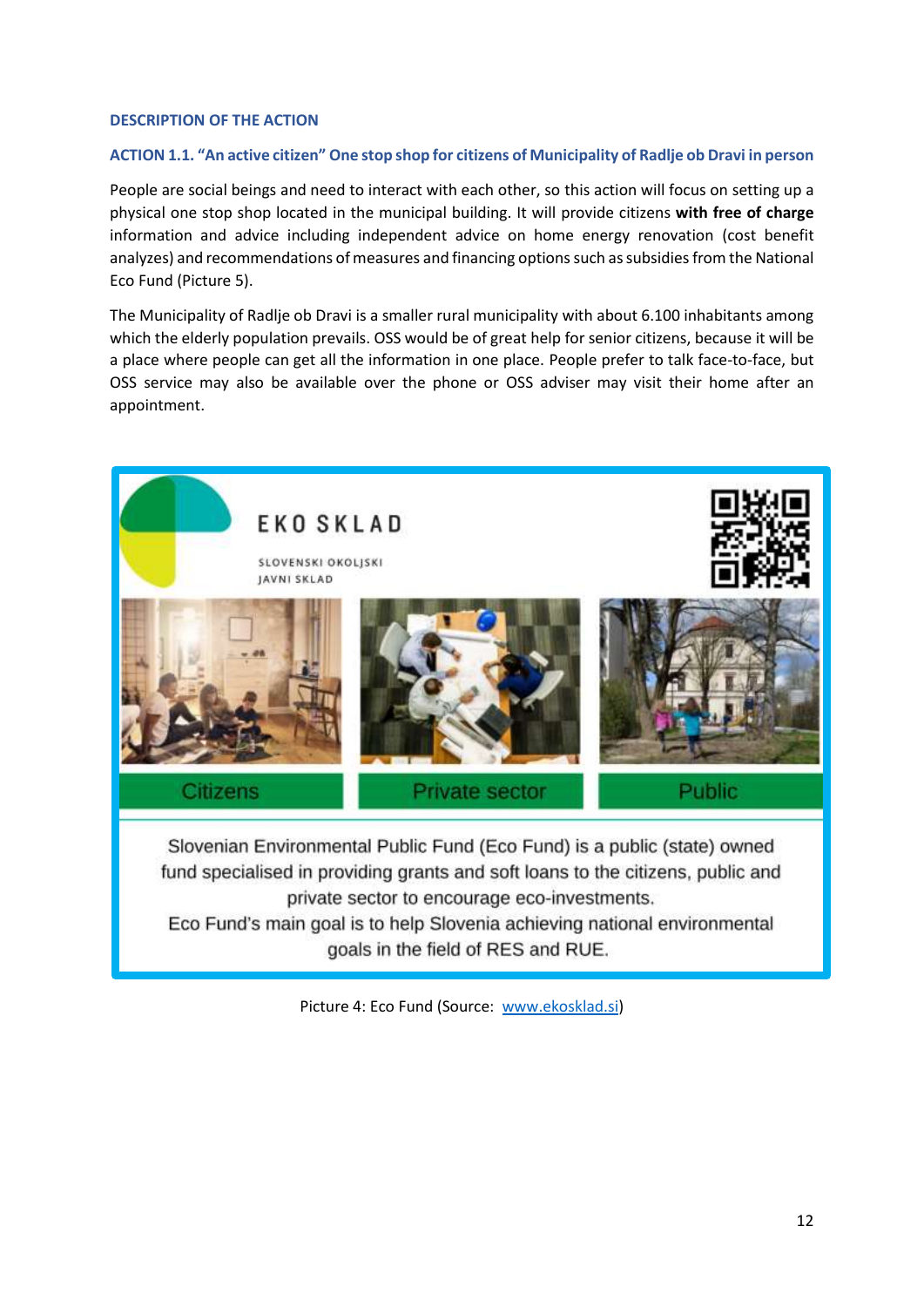In the one-stop-shop they will advise on optimal energy renovation works to citizens. The municipality will promote the services in all municipal info points and local news.

At the OSS the professionals will advise and develop individual's energy renovation plan. He or she will provide information on existing loans, incentives and grands (Eco Fund).

The OSS will not offer its own financial product but will help homeowners to access very generous and comprehensive subsidies from the Slovenian Environmental Public Fund (Eco Fund).

The OSS will encourage citizens to share the key project data such as energy consumption before and after renovation, type of intervention, investment size, financing schemes used, etc. These data will feed a database used by the municipality to calculate energy and emissions savings from the housing sector.

### **ACTIVITIES**

**One stop shop for citizens of Municipality Radlje ob Dravi in person** will be achieved by the following steps:

- 1. Establishment of one-stop-shop in the municipal building.
- 2. Preparation of the place and equip it with energy and climate related information materials in paper, posters and roll ups.
- 3. Agreement with energy advisors that they will initially work for 2 hours twice a month at the beginning and if necessary, also once a week or even more.
- 4. Running the OSS and monitor the number of visits by people interested, renovation plans prepared, measures implemented and savings achieved.

At OSS, people will be able to borrow a "Carbon reduction suitcase" – a toolkit with instruments for detecting energy losses – electricity meter, infrared camera and thermometer free of charge. The case will also contain instructions and brief tips, as well as short clips to help people use certain devices. With the help of the tool citizens will be able to identify problems or detect home conditions, implement measures, check and see savings in their house. Citizens who would borrow the tool will be able to report about their actions and reductions at home via online or physical OSS. The toolkit will have supporting paper and electronic learning materials (videos).

### **ACTION 1.2. "An active citizen" One stop shop as Digital social platform (DSP)**

The establishment of the OSS as a DSP with communication through various existing tools is essentially for citizen engagement, next to the establishment of the OSS in physical form. The online OSS DSP will be accessible from the homepage of the municipality's website. OSS DSP users will be able to receive individual advice on energy renovation, free cost benefit analyzes and all information on ECO FUND grants. To promote OSS different communication tools and channels will be used. DSP will contain an online tool for a quick scanning of people's buildings, short videos on various topics in the field of home renovation (about materials, work, installers, ...). A special section for questions and answers about energy renovation will be prepared and maintained to inform citizens.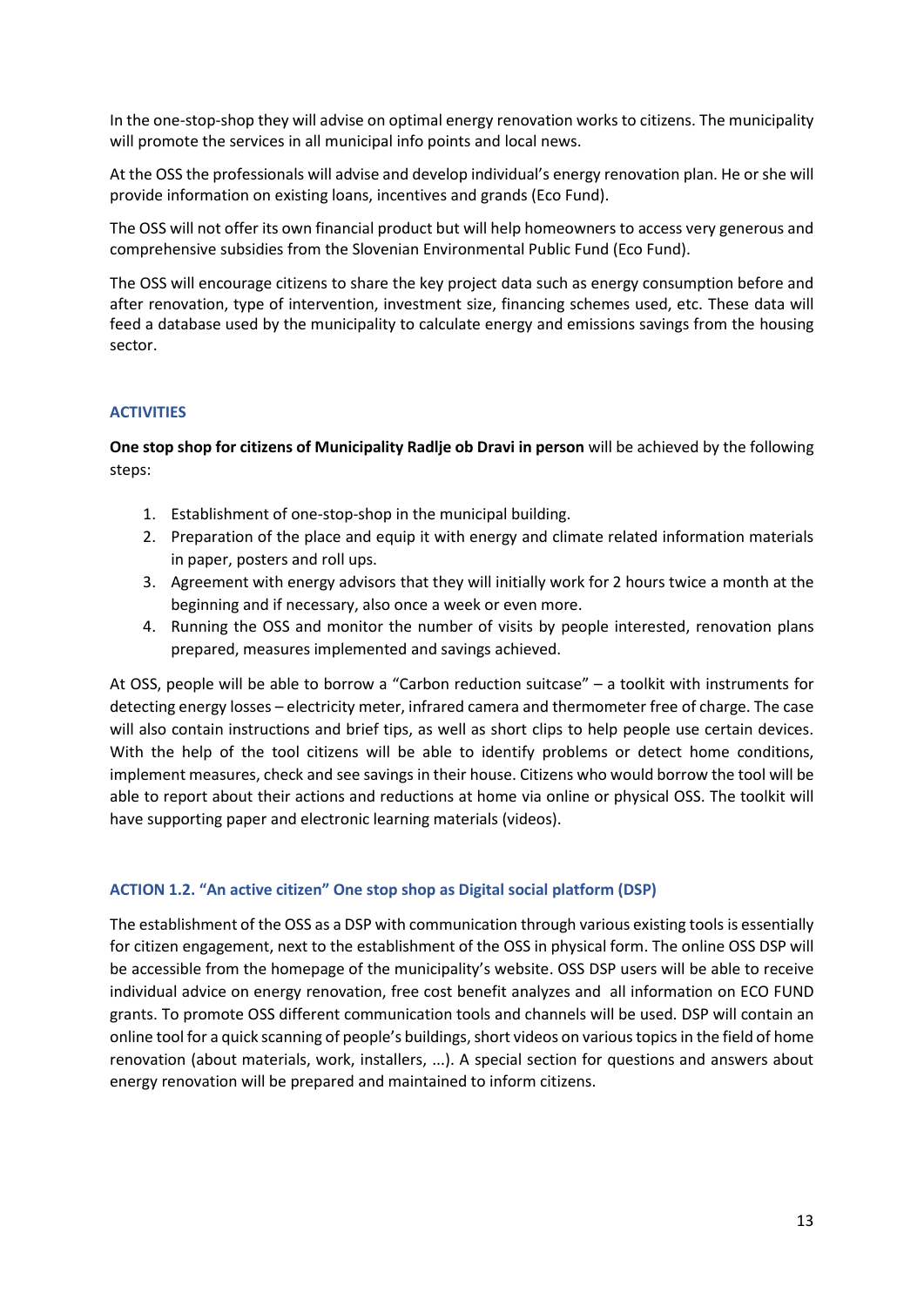### **ACTION 1 EXECUTION TIMEFRAME AND PROGRESS INDICATORS**

All actions are possible to be implemented in person or via virtual meeting tools – it depends on the COVID situation.

| <b>ACTIVITIES</b>                                                                                                                                                                                                                                                                                                                                                         | <b>DELIVERY DATE</b>                                                                            | <b>PROGRES INDICATORS S</b>                                                     |  |  |  |  |  |  |
|---------------------------------------------------------------------------------------------------------------------------------------------------------------------------------------------------------------------------------------------------------------------------------------------------------------------------------------------------------------------------|-------------------------------------------------------------------------------------------------|---------------------------------------------------------------------------------|--|--|--|--|--|--|
| ACTION 1: "An active citizen" by establishing a "One stop shop" service for citizens of<br>Municipality Radlje ob Dravi. It will include two parts: acting "in person" and through Digital<br>social platform (DSP) all with the single goal to promoting carbon-responsible behaviour and<br>investment among citizens and reducing the municipality's carbon footprint. |                                                                                                 |                                                                                 |  |  |  |  |  |  |
|                                                                                                                                                                                                                                                                                                                                                                           | A 1.1. "An active citizen" One stop shop for citizens of Municipality Radlje ob Dravi in person |                                                                                 |  |  |  |  |  |  |
| Establishment of one-stop-<br>shop                                                                                                                                                                                                                                                                                                                                        | December 2021                                                                                   | Description and working roles                                                   |  |  |  |  |  |  |
| Preparation of the place                                                                                                                                                                                                                                                                                                                                                  | January 2022                                                                                    | Place prepared                                                                  |  |  |  |  |  |  |
| Agreement with energy<br>advisors                                                                                                                                                                                                                                                                                                                                         | February 2022                                                                                   | Agreements                                                                      |  |  |  |  |  |  |
| <b>Start working</b>                                                                                                                                                                                                                                                                                                                                                      | <b>March 2022</b>                                                                               | Number of people visited,<br>renovation plane prepared,<br>measures implemented |  |  |  |  |  |  |
| <b>Using Carbon reduction</b><br>suitcase                                                                                                                                                                                                                                                                                                                                 | From March 2022                                                                                 | Number of users, list of<br>detections and proposed<br>measures                 |  |  |  |  |  |  |
|                                                                                                                                                                                                                                                                                                                                                                           | A 1.2. "An active citizen" One stop shop as Digital social platform (DSP)                       |                                                                                 |  |  |  |  |  |  |
| Start with the development of<br><b>DSP</b>                                                                                                                                                                                                                                                                                                                               | From November 2021                                                                              |                                                                                 |  |  |  |  |  |  |
| <b>Running a DSP</b>                                                                                                                                                                                                                                                                                                                                                      | From January 2022                                                                               | Number of visitors, materials<br>and tools uploaded                             |  |  |  |  |  |  |
| A special section for questions<br>and answers prepared and<br>maintained                                                                                                                                                                                                                                                                                                 | From March 2022                                                                                 |                                                                                 |  |  |  |  |  |  |

# <span id="page-14-0"></span>7 COSTS AND FUNDING SOURCES

This action will be financed (around 15.000 EUR) by Municipality of Radlje ob Dravi.

# <span id="page-14-1"></span>8 SUSTAINABILTY OF RAP ACTIONS

In 2022, Energap and Municipality of Radlje ob Dravi will prepare new Local energy and climate concept with very ambitious goals. In new Local energy and climate action plan (concept) which will be adopted by Municipal Council in 2022 they will introduce a new policy within the INTENSIFY developed approach. In the area of information and education activities and engagement of citizens for greater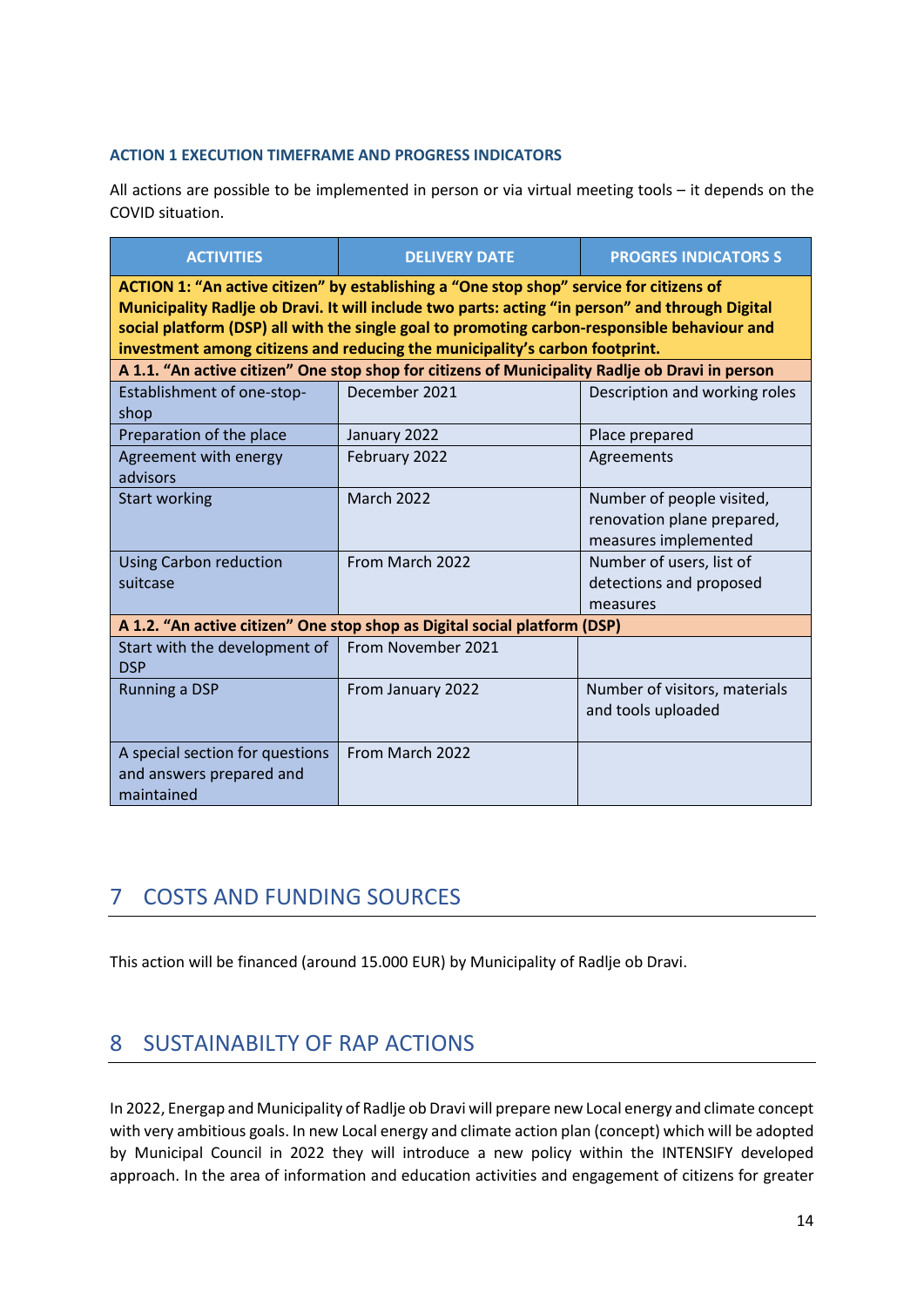carbon reduction bottom-up activities for active involvement of different target groups of citizens will be included. One of these will be "One stop shop". With such support it will be able to work even after the completion of Intensify project.

# <span id="page-15-0"></span>9 REGIONAL AND NATIONAL IMPACT OF RAP IMPLEMENTATION

One of the main goals of Intensify project in Slovenia was the inclusion of smaller municipalities in the region. The neighbouring municipalities of Ruše, Lovrenc na Pohorju and Ribnica na Pohorju will be involved in the RAP implementation. They will monitor the success of "One stop shop" in Municipality of Radlje ob Dravi. If the results are positive, they will establish similar system also in their municipalities.